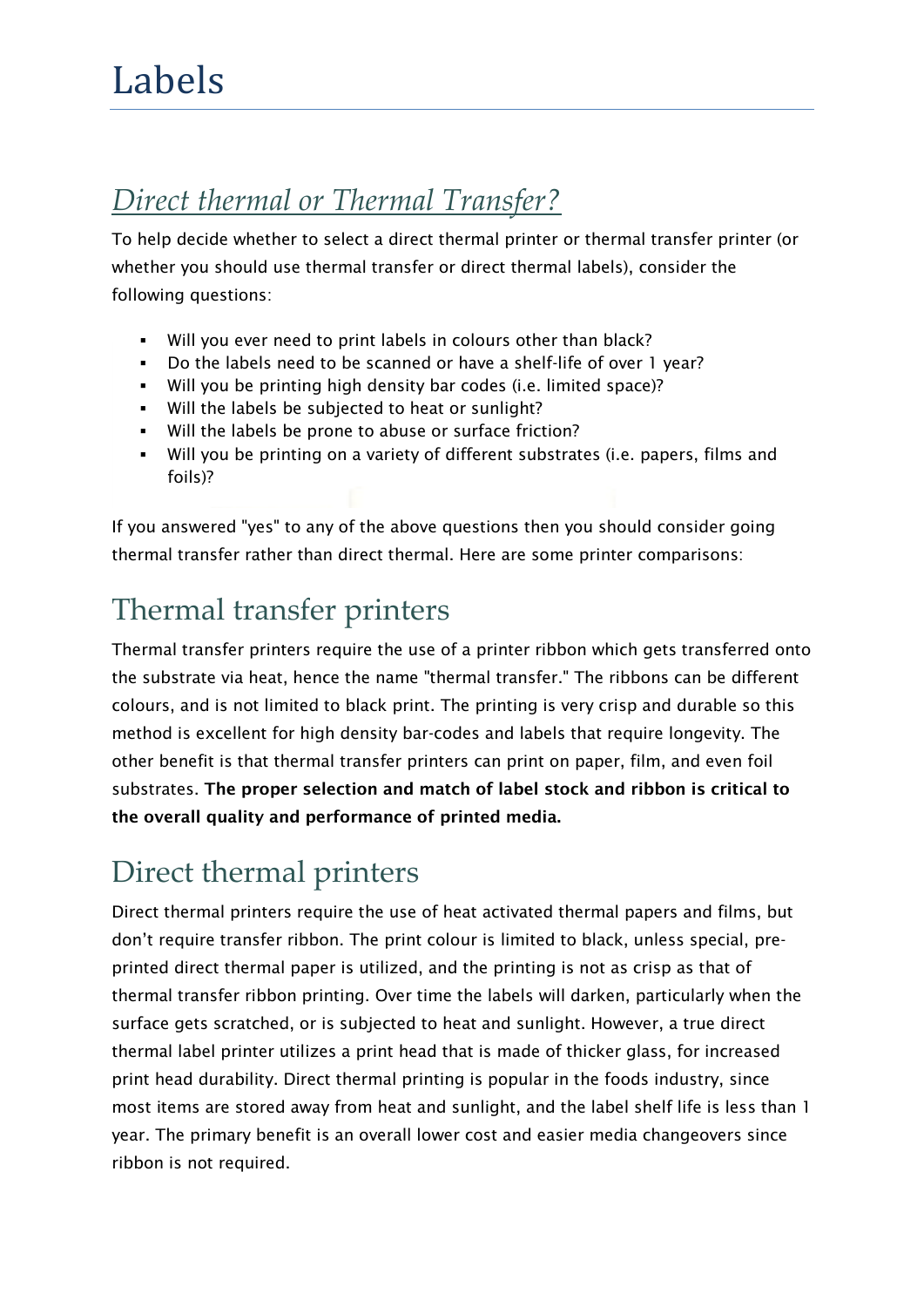### Direct Thermal or Thermal Transfer Printing?

| <b>Direct Thermal Printing</b>                                     | <b>Thermal Transfer Printing</b>                                                                      |
|--------------------------------------------------------------------|-------------------------------------------------------------------------------------------------------|
| Labels print only in black, unless<br>digitally overprinted        | Labels can be printed in a variety of colours                                                         |
| Labels have a shelf life of 1 year or less                         | Labels have a shelf-life in excess of 1 year                                                          |
| Cannot store near sunlight or heat                                 | Storage Locations not as limited as Direct thermal                                                    |
| Care required when handling due to<br>easily marking the label     | Suitable for harsher conditions                                                                       |
| Examples: Shipping Labels, Library Date<br>Due Labels, Food Labels | Examples: Outdoor Use, Shelf Marking Labels, Product<br>Labels, Shipping Labels, Industrial & Packing |

### Which Model Printer?

Once the print method is determined the next step is to find the appropriate model. The following questions will help to whittle down the options:

**What is the label usage per day?** If usage is over approximately 500 labels per day then an industrial printer should be considered. If usage is merely a couple of hundred labels a day, then a small table-top printer should be considered.

**What is the maximum label width and length?** What is the minimum label width and length? Some printers can handle wide width labels, but why pay for a 6" wide printer if